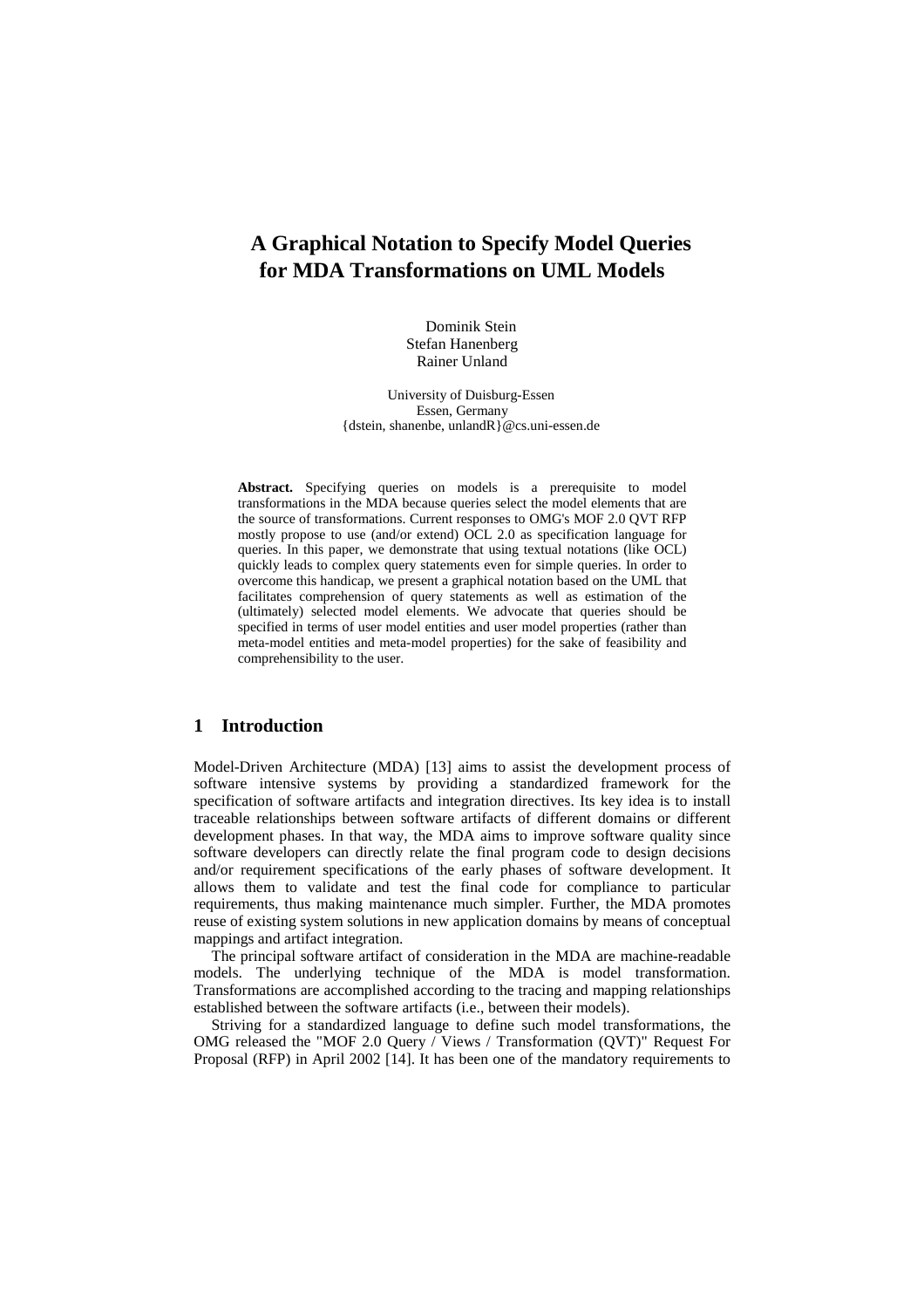come up with a query language to select and filter elements from models, which then can be used as sources for transformations. In response to the RFP, several proposals for general-purpose model transformation languages have been submitted (e.g., [1], [4], [7] and [17]). Most of them propose to use (and/or extend) the Object Constraint Language (OCL) 2.0 [15] as query language (e.g., [7] [17] [1]). Having said so, only one proposition [17] provides a graphical representation for its (OCL-based) query language.

We think, though, that a graphical notation to specify and visualize model queries is inevitable for the MDA to drive for success. We think that software developers require a graphical representation of their selection queries, which they can use to communicate their ideas to colleagues, or to document design decisions for maintainers and administrators. A graphical visualization would facilitate their comprehension on where a transformation actually modifies their models. We think that using a textual notation (like OCL), instead, would quickly turn out to lead to very complex expressions even when defining a relatively small number of selection criteria.

In this paper we present a graphical notation to specify selection queries on models specified in the Unified Modeling Language (UML) [16], aiming to overcome the lack of most of the RFP responses when working in a UML model context. We introduce several abstraction means in order to express various selection criteria, and specify how such selection criteria are evaluated by OCL expressions. Query models built from such abstraction means are called "Join Point Designation Diagrams" ("JPDD" in short). JPDDs originate in our work on Aspect-Oriented Software Development (AOSD) [5] in general, and on the visualization of aspect-oriented concepts in particular. JPDDs are concerned with the selection of points in software artifacts that are target to modifications. JPDDs extend the UML with well-defined selection semantics. They make use of, and partially extend, UML's conventional modeling means.

The remainder of this paper is structured as follows: In the first section we emphasize the need of a graphical notation to specify selection queries with the help of an example. After that, we briefly sketch the background that JPDDs originate from, and point to the parallels of query specification in AOSD and MDA. Then, we describe the abstract syntax of our notation. In section 5, we present our graphical means and the OCL expressions by which they are evaluated. We conclude the paper with relation to other work and a summary.

# **2 Motivation**

In order to make the motivation of this work more clear, we take a look at a hypothetical, yet easy-to-understand example (adopted from [17]): Imagine, for some arbitrary model transformation, we need a model query that selects all classes with name "cn" that either have an attribute named "an", or  $-$  in case not  $-$  that have an association to some other class with name "cn1" which in turn has an attribute named "an". Fig. 1, right part, demonstrates how such query would be expressed using the textual and graphical notation as proposed in [17]. Fig. 1, left part, shows the same query, once expressed as an OCL statement, and once expressed as a JPDD.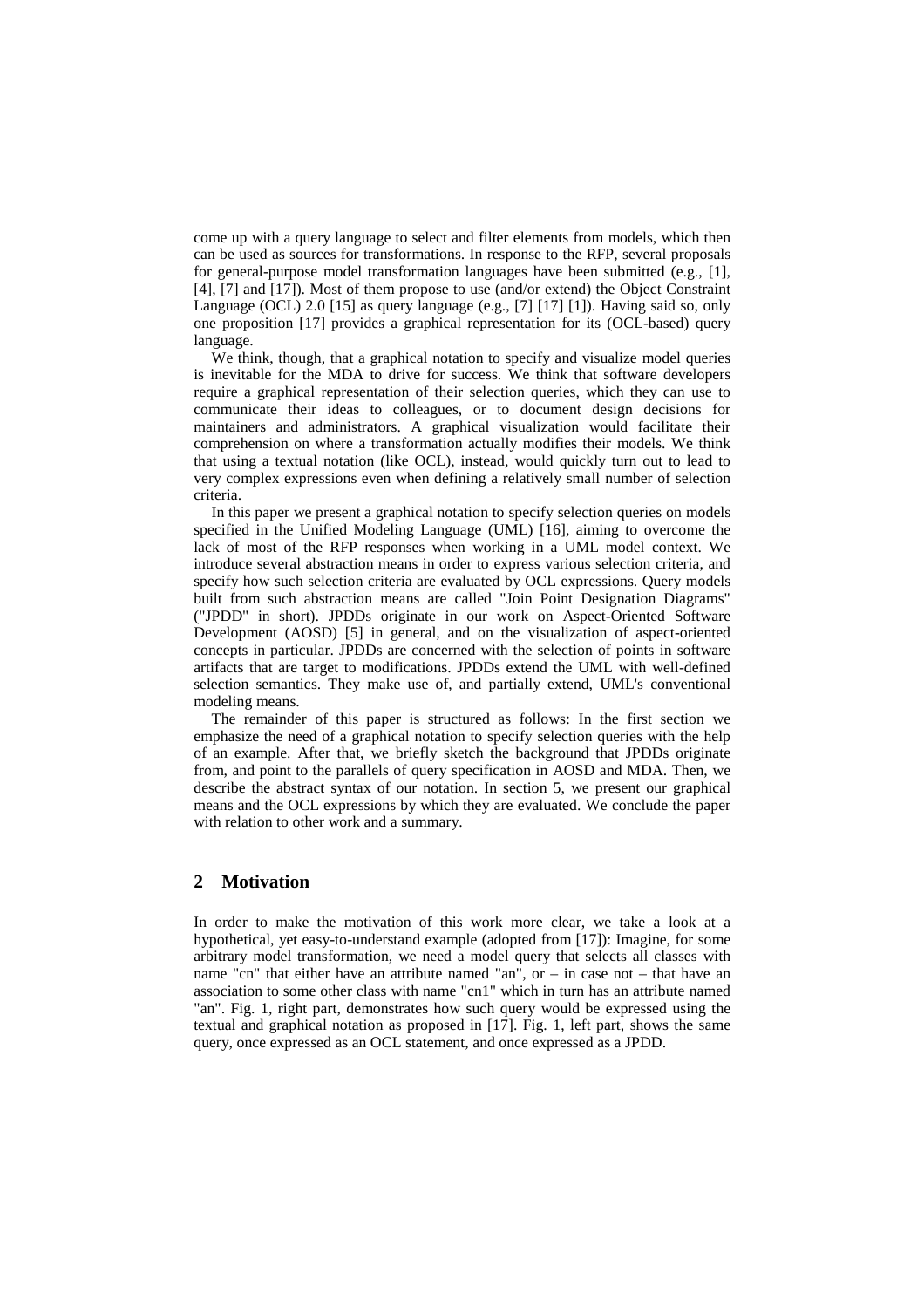As you can learn from the example, even a simple model query quickly results in a complex query expression – when using a textual notation. Compared to the OCL code (see Fig. 1, top left part), the textual notation presented in [17] (see Fig. 1, top right part) proves to be more concise. However, comprehension of the query and estimation what model elements finally will be selected is still difficult. The graphical notation shown in Fig. 1, bottom right part, helps to keep track of what is going on in the selection query. However, since the query is specified in terms of meta-model entities and meta-model properties, unnecessary and distracting noise is added to the diagram: A simple association between classes "c" and "c1" is represented by three distinct entities.

Fig. 1, bottom left part, shows what the query looks like using a JPDD. JPDDs represent model queries in terms of user model entities and user model properties. Using user model entities and user model properties for query specification (rather than meta-model entities and meta-model properties) is to the advantage of feasibility and comprehensibility: Software developers work with symbols they are familiar with. They do not need to bother with meta-models. Further, query models turn out to be concise and comprehensible: They specify a minimal pattern to which all ultimately selected model elements must comply.



**Fig. 1.** Selection query expressed in OCL (*top left part*), using the textual and graphical notation presented in [17] (*right part*), and with help of a JPDD (*bottom left part*)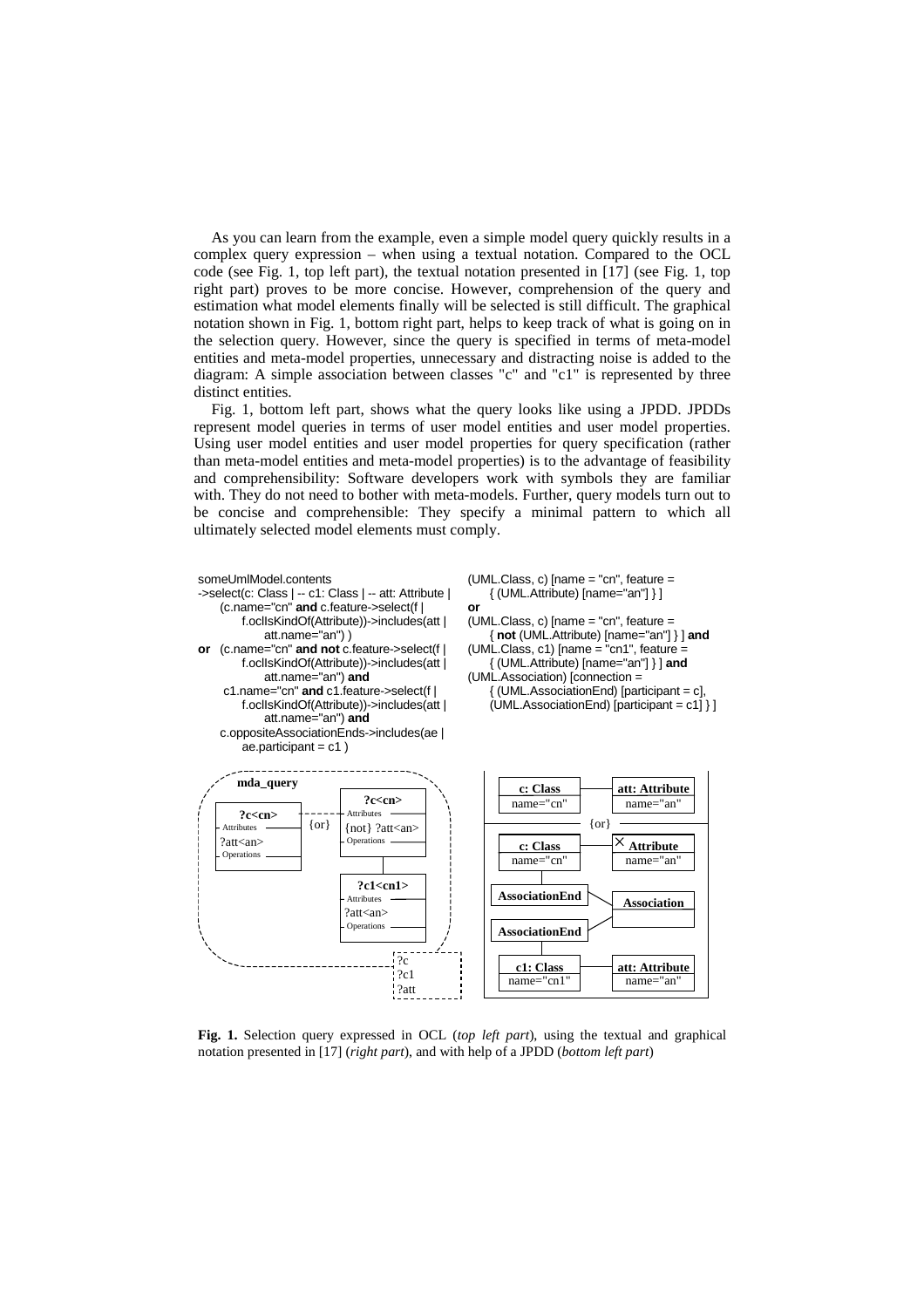### **3 Background**

JPDDs originate in our work on AOSD. AOSD deals with the encapsulation of *crosscutting concerns* into separate modular units, called *aspects*. A crosscutting concern is a concern that cannot be cleanly decomposed to the primary decomposition of a program, thus leading to crosscutting code that is scattered throughout every module of the dominant decomposition. This is what became known as the *Tyranny of the Dominant Decomposition* [20]. An aspect encapsulates the crosscutting code of a crosscutting concern. Besides specifying the crosscutting code that should be injected into the primary decomposition, an aspect also specifies the conditions under which the injection shall to take place.

In order to do so, aspect-oriented programming techniques rely on the concepts of *join points* and *weaving*. Join points designate *loci* (in program code) or *instants* (in program execution) at which injection takes place. Weaving defines the exact *manner* in which injection takes place. Since crosscutting usually takes place at more than one join point (in fact, this is the major case that AOSD is focused on), aspect-oriented programming techniques provide various ways to specify selections of join points. For example, join point selection is possible based on lexical similarity of join point properties [11] [12] (e.g., of their name or type declarations), based on the structural arrangement join points reside in [6] (such as presence of particular parameters in an operation's parameter list, or existence of a navigable path to a particular class), or based on the dynamic context join points occur in [12] (e.g., in the scope of a particular object, or in the control flow of a particular method).

We see strong parallels between AOSD and MDA with respect to the selection of locations in software artifacts that are focus of modification. We estimate (e.g., from the examples given in [17]) that selection in MDA also depends on lexical similarities of model element properties – in particular, of their names. Further, structural arrangements, such as the existence of certain features or relationships, are deemed to play a major role in model element selection, as well. Structural constraints may also involve general statements on navigable paths, i.e., indirect associations or indirect generalizations between classifiers.

In the following, we describe the general syntax of JPDDs as it has been depicted in Fig. 1 (bottom left part). After that, we explain the graphical elements that may be used to specify model element selections based on lexical similarities and structural arrangements with JPDDs. We further detail their semantic implications using OCL expressions.

# **4 Abstract Syntax**

JPDDs can be fully integrated into the UML, making use of UML's modeling means and its meta-model. Fig. 2, top left part, depicts the abstract syntax of a JPDD: A JPDD consists of at least one selection criterion, some of which delineate selection parameters. A JPDD represents a selection criterion, itself, and thus may be contained in another JPDD (e.g., for reuse of criteria specifications).

Fig. 2, bottom right part, depicts the abstract syntax of JPDDs in terms of UML's meta-model: A JPDD represents a namespace which may contain several model elements, each representing a selection criterion. The namespace is provided with a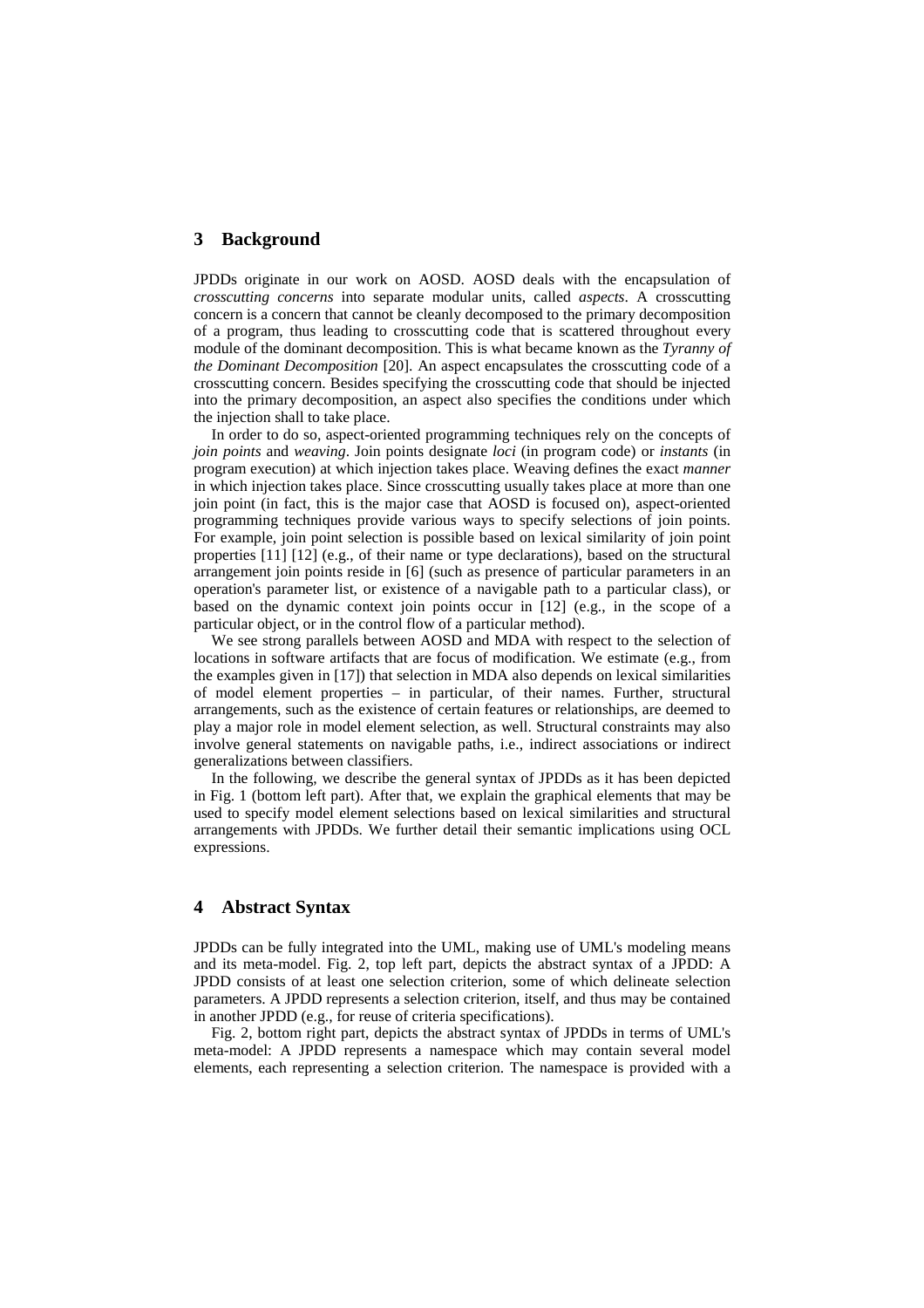

**Fig. 2.** Abstract syntax of JPDDs (*top part*) mapped to UML's meta-model (*bottom part*)

set of template parameters that hold the set of model elements being returned by the query. Being provided with template parameters, a JPDD renders a *template* in the UML. A JPDD may be reified by different types of namespaces – whatever suits the particular needs of the query specification best. A JPDD may be specified as a classifier template, a collaboration template, or a package template, for example. Fig. 1 in section 2 outlines a collaboration template.

Before going into the semantic details of JPDD in the next section, we want to emphasize that the general meaning of JPDDs is rather "inverse" to that of conventional UML templates: While conventional UML templates are generally used to instantiate multiple model elements from one common mould (or "generation pattern"), JPDDs are used to identify all model elements that share one common shape (a "selection pattern"). Correspondingly, template parameters of JPDDs are meant to return actual arguments rather than being bound to actual arguments (we describe in the next section, how such arguments are retrieved and affiliated with the individual template parameter). To emphasize this difference in meaning visually, we place template parameter boxes to the bottom right corner of JPDDs (rather than to their conventional position at the top right corner of the template).

# **5 Notation and Semantics**

In this section we present the core modeling means we developed for specifying selection queries using JPDDs. We explain their graphical notation, and define their semantic implications using OCL meta-operations. Note that not all meta-operations are shown due to space limitations.

#### **5.1 Initiating Selection**

Selection is accomplished by special meta-operations that are defined on UML's meta-model classes (e.g., on classifiers, attributes, operations, associations, messages,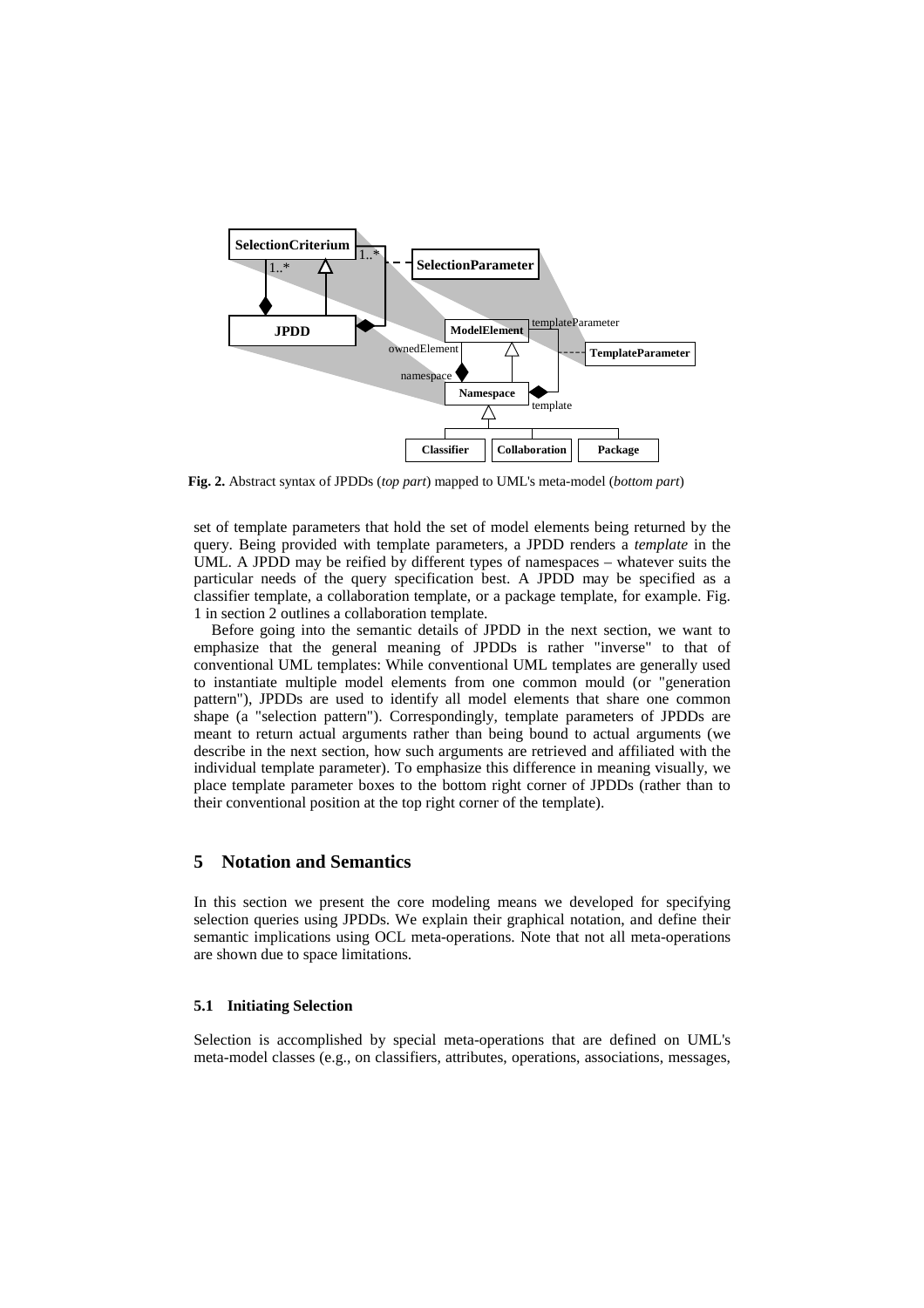etc.). It sets out with the elements being designated as template parameters, proceeds with their composite elements and their relationships to other elements, starts over with those related elements, and cascades that way throughout the entire JPDD. Fig. 3 sketches how pattern evaluation of is accomplished in case of a template parameter for classifiers ("cPattern"):

The selection is initiated by a special operation defined on the template parameters of the JPDD (see OCL expression no. 1 in Fig. 3): Operation "matchingModelElements" returns all model elements that comply to the selection criteria specified in the JPDD. The operation takes a namespace (e.g., a model, package, collaboration, classifier, etc.) as parameter, whose model elements are to be matched against the selection criteria specified in the JPDD. Matching is accomplished by invoking the appropriate meta-operation on each model element in that namespace.

When matching a classifier pattern ("cPattern"), for example, operations "matchesClassifier" and "matchesRelationships" are invoked on each classifier in the namespace (see no. 2 and 3 in Fig. 3). These operations evaluate if a given classifier in the provided namespace possesses all attributes, operations, associations, and parents, etc., that have been specified in the JPDD. Such evaluations are accomplished by special operations (see no. 4 in Fig. 3), which in turn make use of other operations, and so on (see no. 5 and 6 in Fig. 3; note that not all operation invocations are shown). It is important to note from Fig. 3 how relationship matching involves matching the participating classifiers. That way, evaluation cascades from classifier to classifier, assessing if all selection criteria in the JPDD are fulfilled.

In the subsequent sections, we exemplify selected meta-operations in closer detail.



**Fig. 3.** Cascading evaluation of JPDDs (note that not all evaluation steps are shown)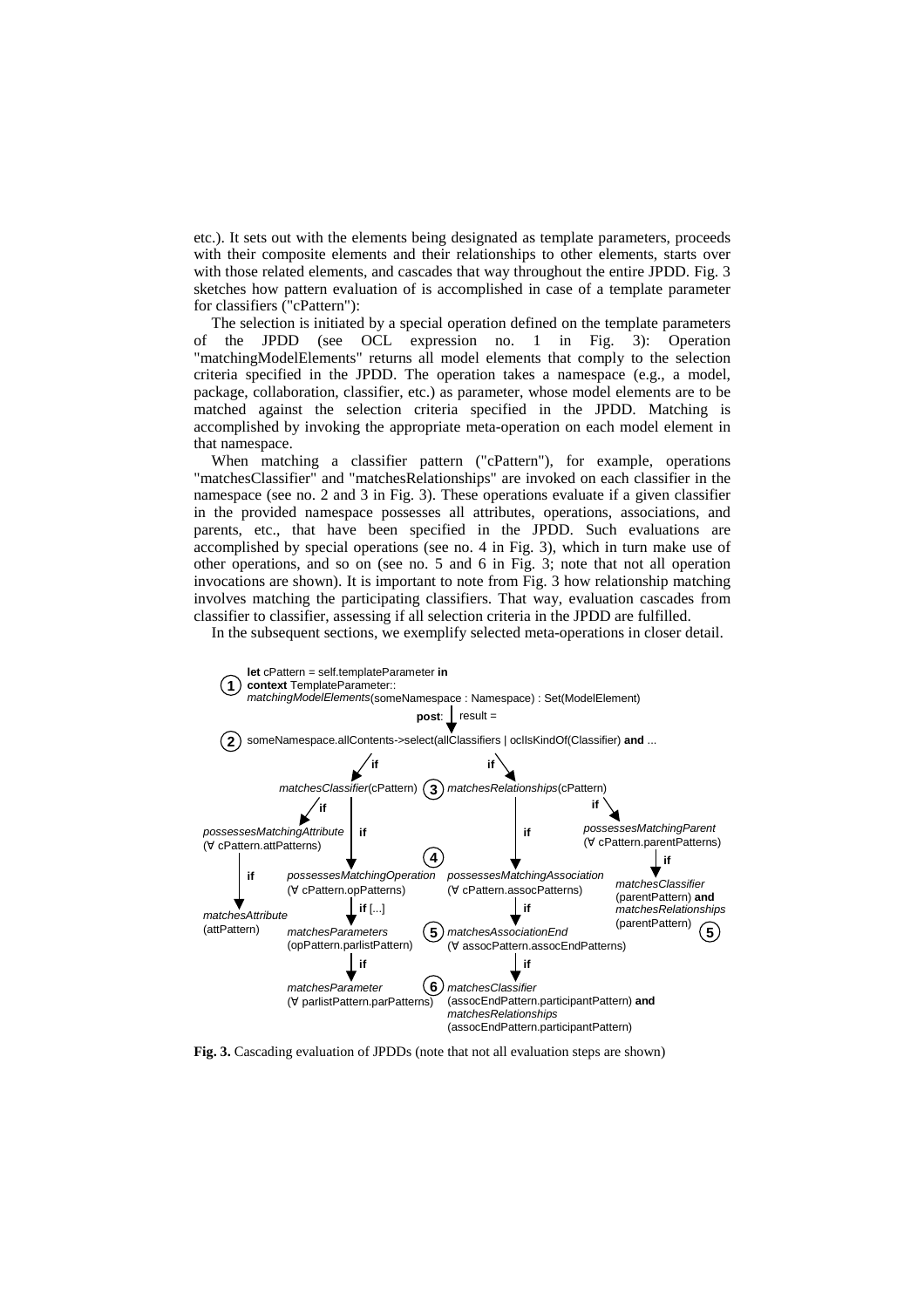#### **5.2 Classifier Selection**

Looking at the selection semantics for classifiers, we may learn about the general selection mechanism for all model elements: Principally, model elements are selected based on the values of their meta-attributes. In case of classifiers, these are the properties "isAbstract", "isLeaf", and "isRoot" (see Table 1, block II).

Besides that, model elements are selected based on their meta-relationships to composite model elements. In case of classifiers, for example, special regards must be given to the features they must posses in order to be selected (see Table 1, block III).

At last, note that name matching of model elements is accomplished with help of name patterns. Name patterns may contain wildcards, such as "\*" and "?", in order to select groups of model elements (of same type) based on lexical similarities. All element names in a JPDD represent name patterns by default. In case an element needs to be referenced within the JPDD (e.g., if it needs to be defined as a JPDD template parameter), the element may be given an identifier<sup>1</sup>. In diagrams, identifiers are indicated by a prepending question mark, while the name pattern is enclosed into angle brackets (see "?C<Con\*>" in Table 1 for example, or "?c<cn>", "?c1<cn1>", and "?att<an>" in Fig. 1 of section 2).

Having explained these general selection principles, we concentrate on discussing the particularities of other modeling means in the following.

**Table 1.** OCL meta-operation for matching classifiers (*left part*), and its invocation using a sample pattern (*right part*)



#### **5.3 Operation Selection**

l

Special regards in operation selection must be given to the usage of wildcard ".." in the operation's signature pattern. Wildcard ".." allows operation selection based on their structural arrangement – that is, based on existence of particular parameters, while neglecting from others.

<sup>&</sup>lt;sup>1</sup> In that case, the name pattern is stored (technically) in a special tagged value.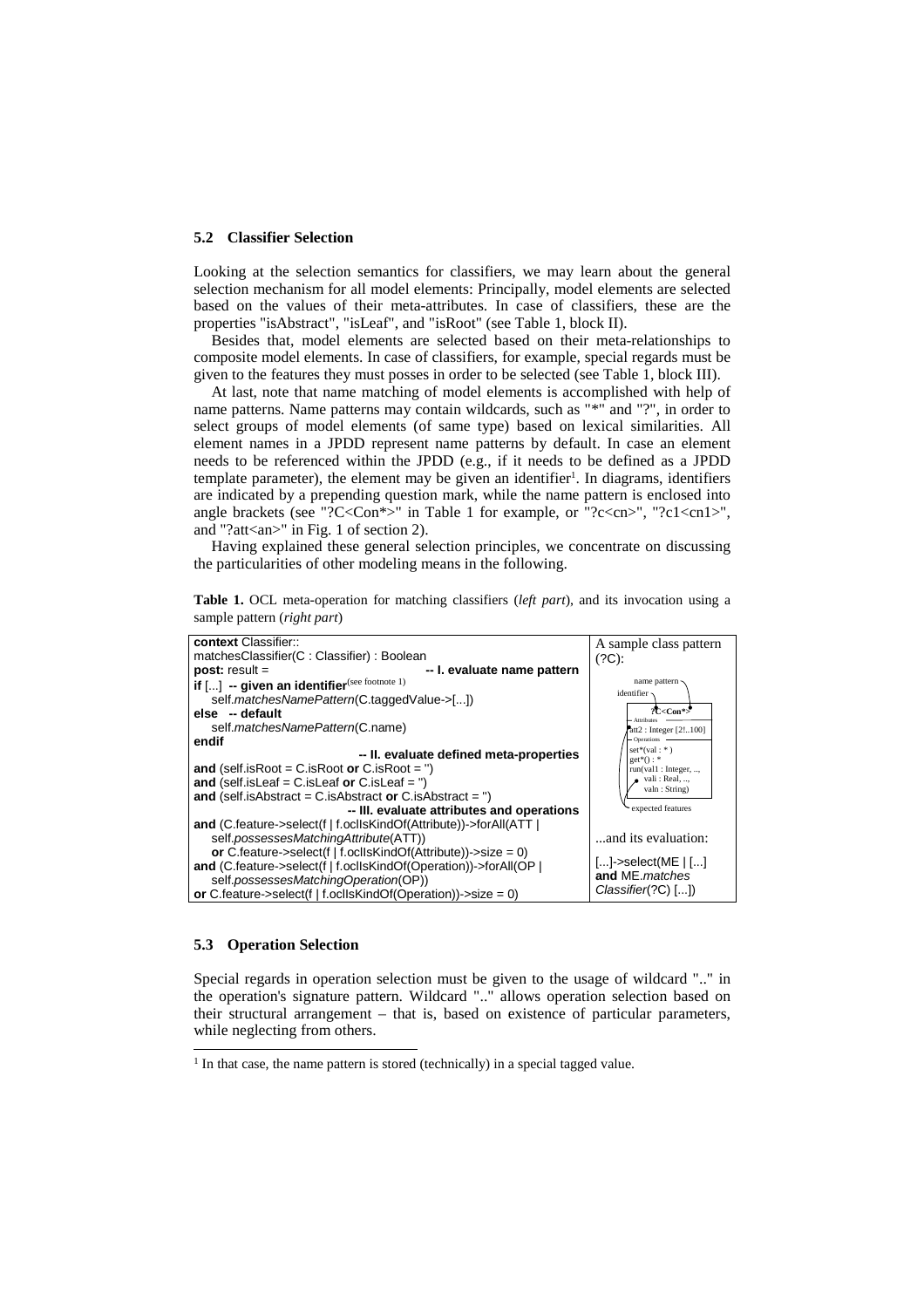Table 2 gives a detailed description on how such structural arrangements are evaluated by means of an OCL expression: Meta-operation "matchesParameters" compares the overall number (see Table 2, block I) and order (see Table 2, block II) of parameters in the actual operation's parameter list to the one being passed from the JPDD. To do so, the meta-operation makes use of sub-expressions "ownPars", "purePars", and "matchingPars". "ownPars" comprises all parameters of the actual operation ("self"). "purePars" equates the parameter list being passed from the JPDD, neglecting all wildcarded parameters "..". "matchingPars" is a subset of "ownPars", and contains only those parameters that have a matching counterpart in "purePars". Apart from the overall order of parameters, the partial order of parameters at the parameter list's beginning (see Table 2, block III) and its end (see Table 2, block IV) is evaluated. Order evaluation stops (i.e., is always true) when the first wildcarded parameter ".." is reached in the parameter list passed from the JPDD (see collect statement at end of block III and IV).

**Table 2.** OCL meta-operation for matching parameter lists (*left part*), and its invocation using a sample pattern (*right part*)

#### **5.4 Relationship Selection**

When selecting relationships, special regards must be given to indirect relationships. Indirect relationships are a sophisticated means to constrain structural arrangements: Indirect relationships may be used in JPDDs to indicate that a classifier does not need to be directly connected to a particular parent, child, or associated classifier. This means in case of associations, that the particular classifier must be reachable via the designated association, but does not need to be a direct neighbor.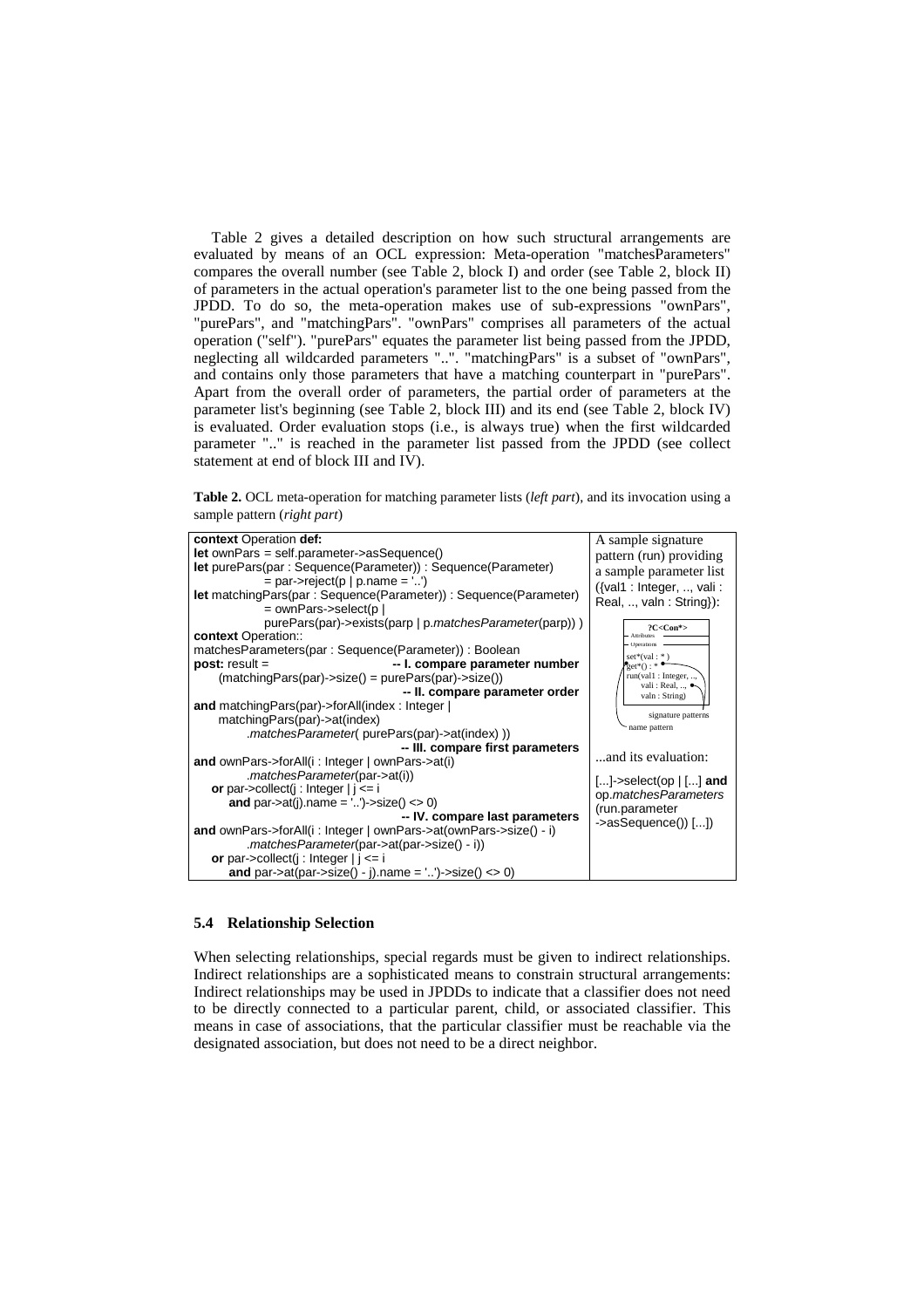In diagrams, indirect relationships are rendered by a double-crossed line<sup>2</sup> . In Table 3 (top part), for example, there must be a navigable path from class "C" to class "B" for the selection criterion to be fulfilled. The ends of that path must match with the association ends of the indirect association (operation "allIndirectNeighbors" returns the set of all (opposite) association ends being reachable via the passed association).

In case of generalizations, the particular parent or child needs to reside somewhere in the inheritance tree, but does not need to be a direct parent or child. For example, class "C" in Table 3 (bottom part) must be among the ancestors of class "B", and class "B" must be among the descendants of class "C", for the selection criterion to be satisfied (operation "allParents" returns the set of all inherited super-classifiers).





#### **5.5 Multiplicity Restrictions**

Special attention in association end selection must be paid to the association end's multiplicity specification<sup>3</sup>: Multiplicity of association ends may declare exact upper and/or lower limits; or it may designate the upper and/or lower bounds which the multiplicity of an association end must not exceed or underrun (respectively). Being able to declare exact limits and/or minimal and maximal bounds provides for further flexibility in specification of structural arrangements. Graphically, exact multiplicity l

<sup>&</sup>lt;sup>2</sup> Technically, indirect relationships are defined as a special stereotype of associations or generalizations, respectively.

<sup>&</sup>lt;sup>3</sup> The same counts for the multiplicity specification of attributes.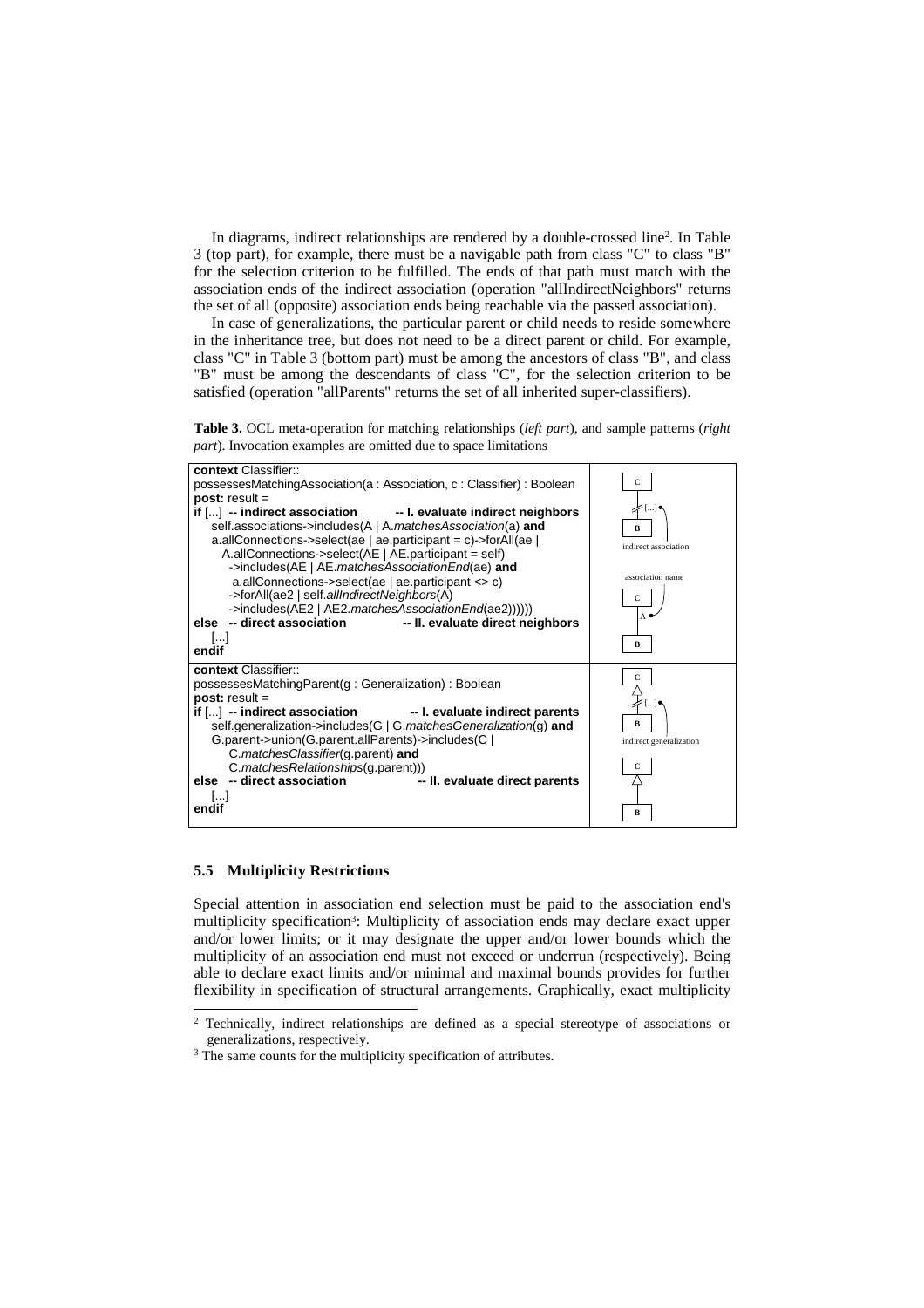bounds are indicated by exclamation marks<sup>4</sup>. The lower multiplicity limit of association end "aRole" in Table 4, for example, denotes a strict limit. Accordingly, association ends are only selected, if their lower multiplicity limit equates "2". The upper multiplicity limit of "aRole", on the contrary, denotes a maximum. Association ends are selected as long as their upper multiplicity limit does not exceed "100".

**Table 4.** OCL meta-operation for matching association ends (*left part*), and its invocation using a sample pattern (*right part*)



#### **5.6 Message Selection**

-

Selection is not restrained to structural aspects of a UML model as they are specified in UML class diagrams, for example. Selection criteria may as well involve behavioral requirements as they are specified in UML interaction and collaboration diagrams. Table 5 shows the notational means to specify selection criteria on messages, and how such criteria are evaluated by an OCL operation.

Messages are selected based on the action they invoke. In case of operation call actions, signature patterns may be used to restrict the operation called. Further, messages are selected based on the base classifiers of their sender and receiver roles. It is important to note that selection is based on the base rather than on the roles themselves. This is accomplished deeming that selections should execute on the full specification of classifiers rather than on restricted projections thereof. The same counts for the associations used for transmitting the messages.

Lastly, messages may be selected based on the control flow they occur in, and/or based on the control flow they invoke. Such control flow is delineated by predecessor and successor messages: Message "someOp" in Table 5, for example, must occur in the control flow of message "op1", and must invoke message "op2". Messages of special stereotype "indirect" can be used to indicate arbitrary control flow that may occur between two successive messages. In diagrams, indirect messages are depicted as double-crossed arrows (see Table 5 for illustration).

<sup>&</sup>lt;sup>4</sup> Technically, fix upper and lower limits are specified as special stereotypes of multiplicity ranges.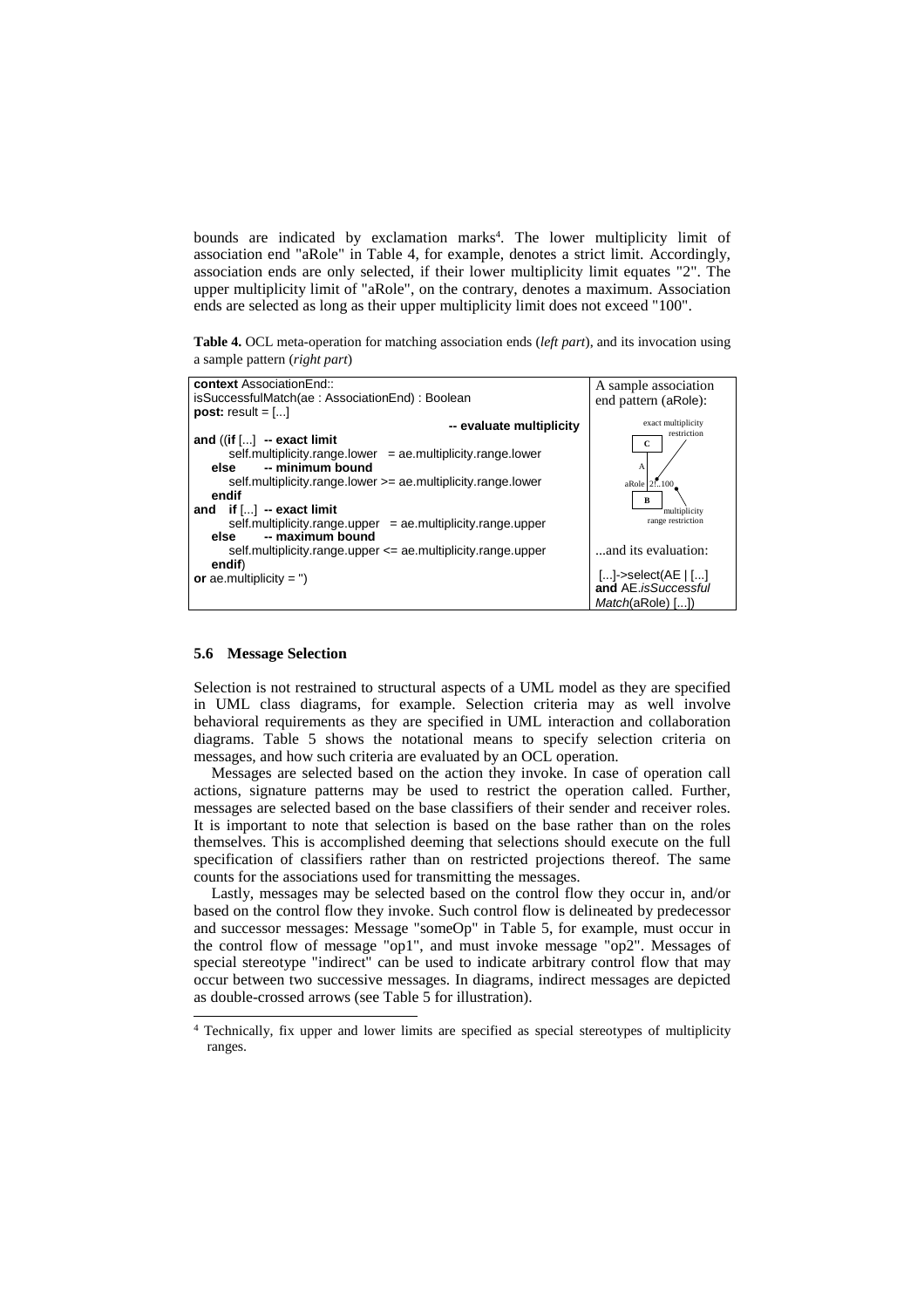**Table 5.** OCL meta-operation for matching messages (*left part*), and its invocation using a sample pattern (*right top part*). Graphical representation of messages stereotyped as "indirect" (*right bottom part*)



### **5.7 Boolean Restrictions**

By default, all selection criteria specified in a JPDD are implicitly combined using a boolean "and". That is, all such selection criteria must be fulfilled by a given model element in order to be selected by the query. In some cases, though, we may need to specify alternative, exclusive, or mutual exclusive selection criteria. Table 6 exemplifies how we may use boolean constraints, i.e., "{or}", "{xor}", and "{not}", to render such combinations of selection criteria. Operation "matchesAttribute", for example, specifies that either at least, or exactly, one (respectively) of all model elements interrelated by a boolean constraint must comply to the selection criteria (operation "allConstrainedElements" returns the set of all model elements being interconnected by the passed boolean constraint). Operation "matchesAttributeNot" inverts the result of matching in case the model element is constrained with "{not}". See Table 6 on next page for illustrations.

### **6 Example**

With help of the notational means presented in the previous section, we now can define even complex selection queries without getting lost in its specification: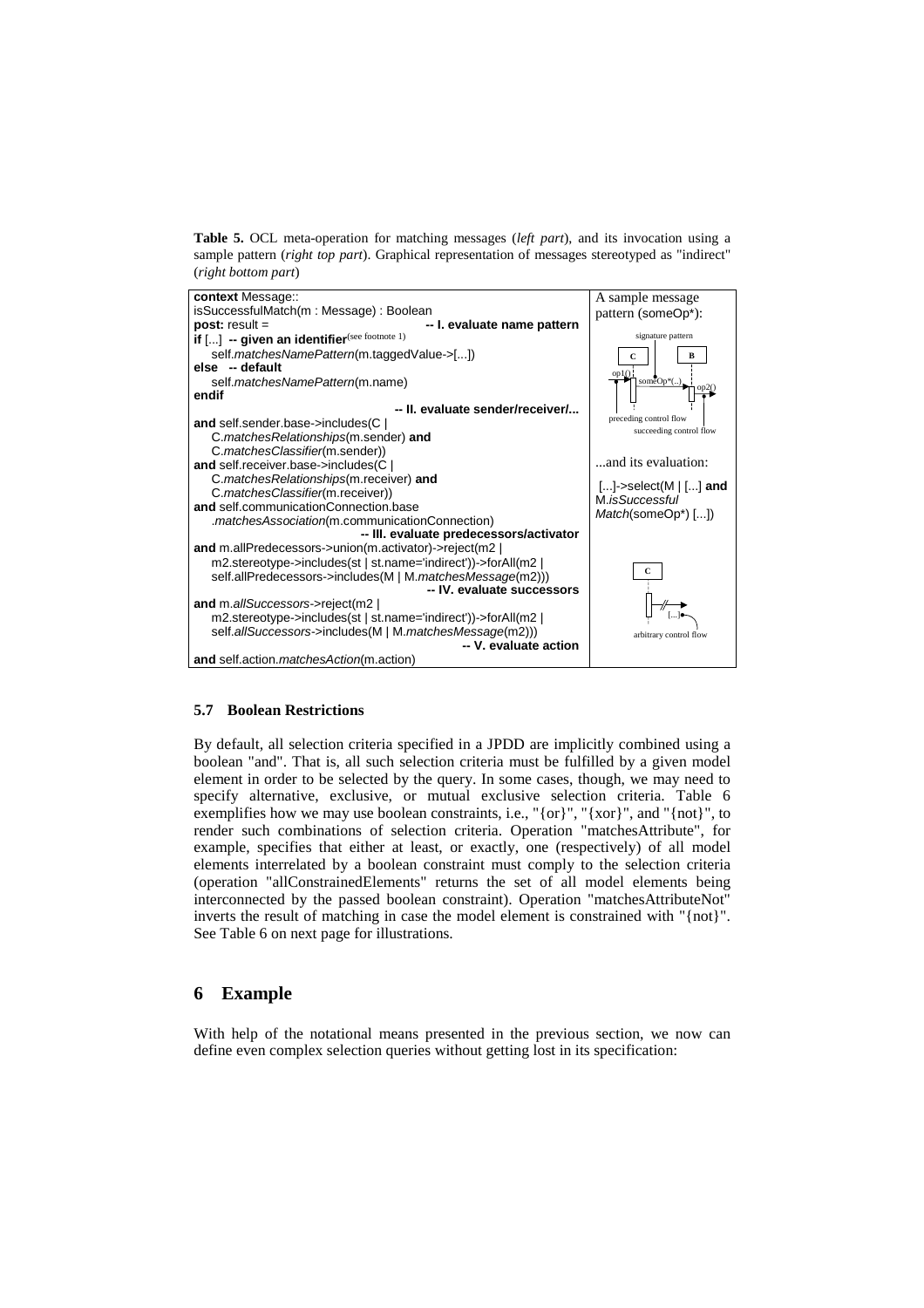**Table 6.** OCL meta-operations for evaluating boolean combinations on attributes (*left part*), and its invocation using a sample pattern (*right part*)

| context Attribute::<br>matchesAttribute(att: Attribute): Boolean                                                                                                                                                                                                                                                                   | A sample attribute<br>pattern (set*),                                                                                                                                 |
|------------------------------------------------------------------------------------------------------------------------------------------------------------------------------------------------------------------------------------------------------------------------------------------------------------------------------------|-----------------------------------------------------------------------------------------------------------------------------------------------------------------------|
| $post: result =$<br><b>if</b> att.constraint->includes(c   c.body = 'or') <b>then</b><br>att.allConstrainedElements('or')->exists(att1  <br>self.matchesAttributeNot(att1)                                                                                                                                                         | interrelated to another<br>attribute pattern by<br>means of boolean {xor}:                                                                                            |
| else<br><b>if</b> att.constraint->includes(c $\vert$ c.body = 'xor') <b>then</b><br>att.allConstrainedElements('xor')->collect(att1  <br>self.matchesAttributeNot(att1)<br>).size = $1$<br>else<br>self. <i>matchesAttributeNot(att)</i>                                                                                           | boolean restriction<br>$?C <$ Con*><br><b>Attributes</b><br>not} att1 : String<br><b>Operations</b><br>set* (val : *)<br>put*(par : *) > {xor}<br>boolean restriction |
| endif endif                                                                                                                                                                                                                                                                                                                        | and its evaluation:                                                                                                                                                   |
| context Attribute::<br>matchesAttributeNot(att: Attribute): Boolean<br>$post: result =$<br><b>if</b> att.constraint->includes(c $\vert$ c.body = 'not') then<br>not self.isSuccessfulMatch(att) -- evaluate non-existence of att's<br>else<br>-- evaluate existence of attributes<br>self. <i>isSuccessfulMatch</i> (att)<br>endif | $[]$ ->select(ATT $ $ $[]$<br>and ATT <i>matches</i><br>Attribute(set*) [])                                                                                           |

Fig. 4 depicts a sample JPDD that selects all classifiers (identified with "?C") (1) matching the name pattern "Con\*"; (2) that do *not* have an attribute matching "att1" of type "String"; (3) that do have an array attribute matching "att2" of type "Integer" whose lower bound equates "2", and whose upper bound does not exceed "100"; (4) that either have an operation matching "set\*", or an operation matching "put\*" (but not both) that both take one parameter of arbitrary type; (5) that have an operation matching "get\*" that returns an value of arbitrary type; (6) that have an operation matching "run" that takes (at least) three parameters: (6a) the first parameter in the operation's parameter list must be of type "Integer", (6b) the last parameter must be of type "String"; (6c) besides that, the operation must take a third parameter of type



**Fig. 4.** A sample JPDD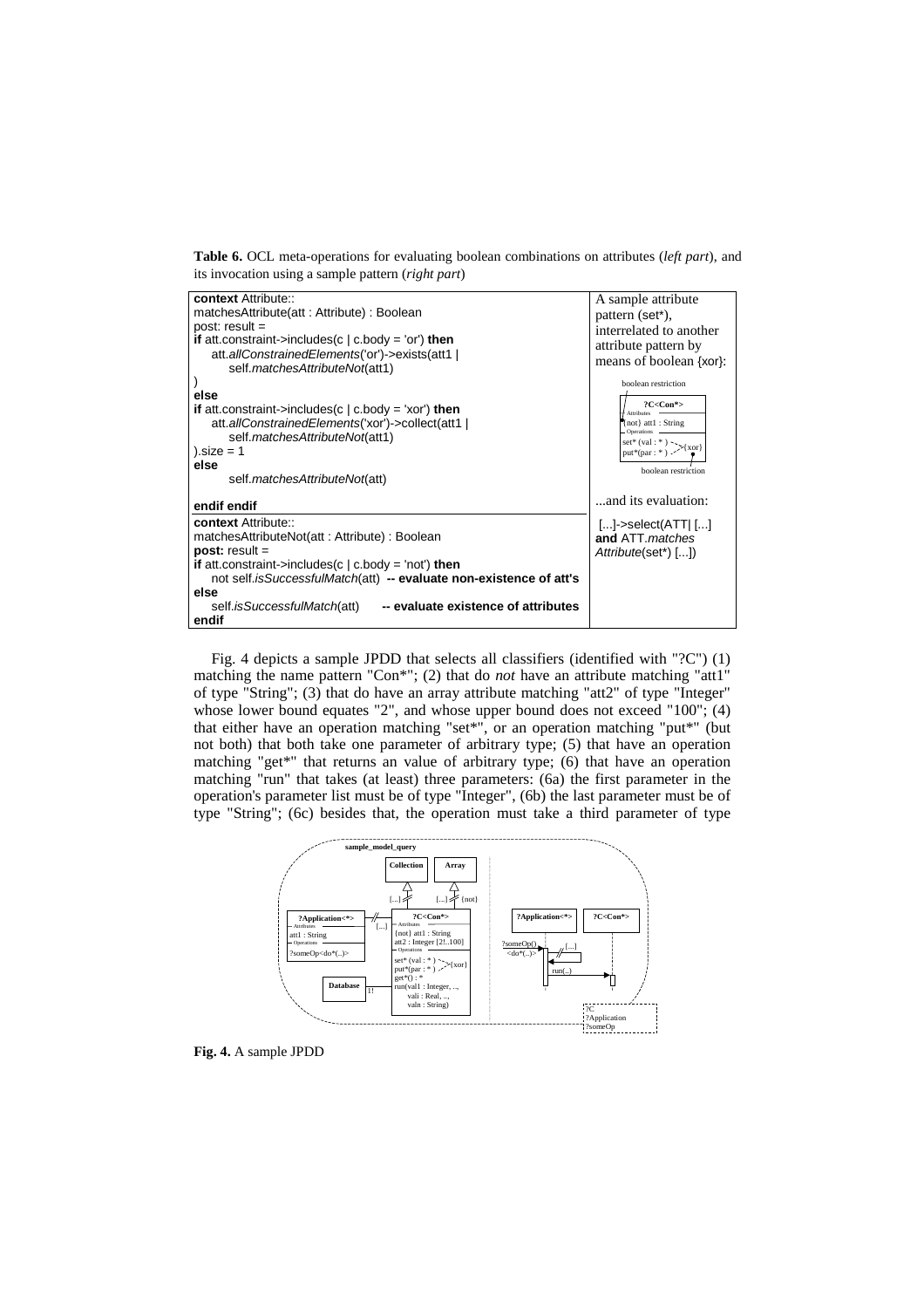"Real" (no matter at which position in the operation's parameter list). Selected classifiers must be (7) subtypes of "Collection"; (8) but *not* subtypes of "Array"; and (9) they have to have an association to exactly one classifier matching "Database".

Besides that, selected classifiers must possess an indirect association (i.e., a navigable path) to a classifier (identified with "?Application") (1) matching "\*"; (2) that has an attribute matching "att1" of type "String"; (3) and that has an operation matching "do\*" (and identified with "?someOp"), which takes any number of parameters, (3a) and which invokes method "run" on the former classifier (identified with  $°C$ ) – (3b) no matter when (see double-crossed back loop in right part of Fig. 4) – (3c) using arbitrary values as parameters.

Having found actual model elements that comply to these selection criteria, the JPDD returns the resulting model elements via its template parameters "?C", "?Application", and "?someOp".

## **7 Related Work**

Most submissions to OMG's QVT RFP propose to use OCL as a query language. In this section, we reflect on existing approaches for the visualization of OCL expressions with respect to their ability to represent model element selections.

Constraint Diagrams [8], for example, represent a graphical notation to specify invariants on objects and their associations (i.e., links) depending on the state they are in. In consequence to its strict focus on runtime constraints, the notation does not provide for the specification of model element queries, though. In particular, no means are provided to designate model elements that serve as sources for transformations. Further, the notation is not concerned with the specification of structural selection constraints, such as existence of particular features.

Visual OCL [3] [9] is a graphical notation to express OCL constraints. It provides graphical symbols for all OCL keywords, in particular for the "select" statement as we need it for model element selection in MDA. For example, Fig. 5 portrays how the OCL selection specified in section 2 (Fig. 1) would be represented using Visual OCL. Note that similar to [17], Visual OCL does not provide for the specification of model element queries in terms of user model entities. In consequence, users are confronted



**Fig. 5.** OCL select statement from Fig. 1 (section 2) represented in Visual OCL [3] [9]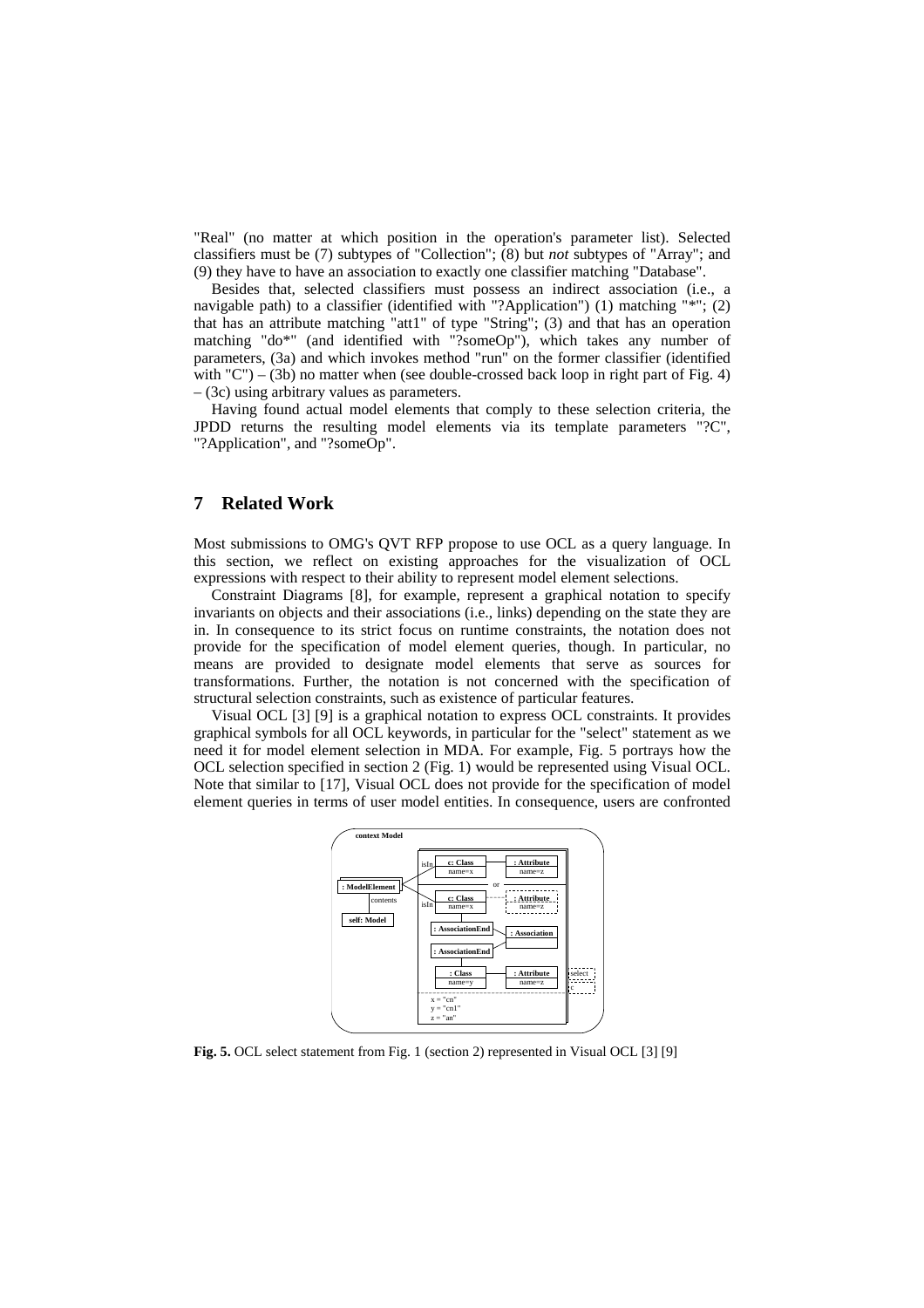with the full load of OCL complexity – in particular when specification of structural abstractions such as indirect associations or generalization relationships is necessary (see section 5.4).

The idea of specifying queries in terms of user model entities we borrowed from the approach of Query-By-Example (QBE) [21], which is a common query technique in the database domain: We specify sample model entities, having sample properties, and determine how selected model elements must relate to such samples. We make use of "operator" symbols (such as wildcards, exclamation marks, and double-crossed lines and arrows) to differentiate whether selected model elements must match the samples exactly, or with a permissible degree of deviation (e.g., multiplicity boundaries may be specified to denote minimum and maximum values rather than perfect matches).

As already mentioned above, AOSD is another application area for JPDDs. Here, JPDD are used to visualize selections of join points, i.e., they render those points in program code, or program execution, that are to be enhanced by an aspect. In [18], we demonstrate by example how JPDDs may be used to model join point selections in most popular aspect-oriented programming languages. To be more precise, we describe how JPDDs may be used to represent *pointcuts* in AspectJ [2], *traversal strategies* in Adaptive Programming [10], or *concern mappings* in Hyper/J [19], etc.

### **8 Conclusion**

In this paper, we presented a graphical notation to specify model queries on UML models. We identified model queries to be prerequisites to model transformations as they are specified in the Model-Driven Architecture (MDA). We demonstrated that even simple query specifications tend to become excessive and complex when using a textual notation. Aiming to overcome this quandary, we introduced Join Point Designation Diagrams (JPDD) to specify and represent model queries graphically. We explained their abstract syntax, and the graphical means they may contain to specify the queries' selection criteria. We exemplified OCL meta-operations for the evaluation of such selection criteria on actual user model elements. We demonstrated the use of JPDDs using a quite complex model query, proving that even then the query specification remains comprehensible.

The particular focus of this work has been on providing graphical means for the specification of model element queries based on lexical similarity (e.g., based on name and signature patterns) and structural arrangements (e.g., based on indirect relationships). We extrapolated the need of such selection means from the area of Aspect-Oriented Software Development (AOSD), where JPDDs were originally developed for. We think that providing our graphical means with OCL semantics can assist developers in both AOSD and MDA when specifying and modeling selections. It is important to note that JPDDs are not capable – and not intended – to represent OCL expressions in the general case. Their clear focus is on selection techniques in AOSD. Currently, we are working on further improvements for the specification of structural constraints on operation parameter lists.

With respect to the MDA domain, we think that it is advantageous to specify model queries in terms of user models, rather than meta-models, in order to facilitate their specification and comprehension to the user. In this paper, we have presented a